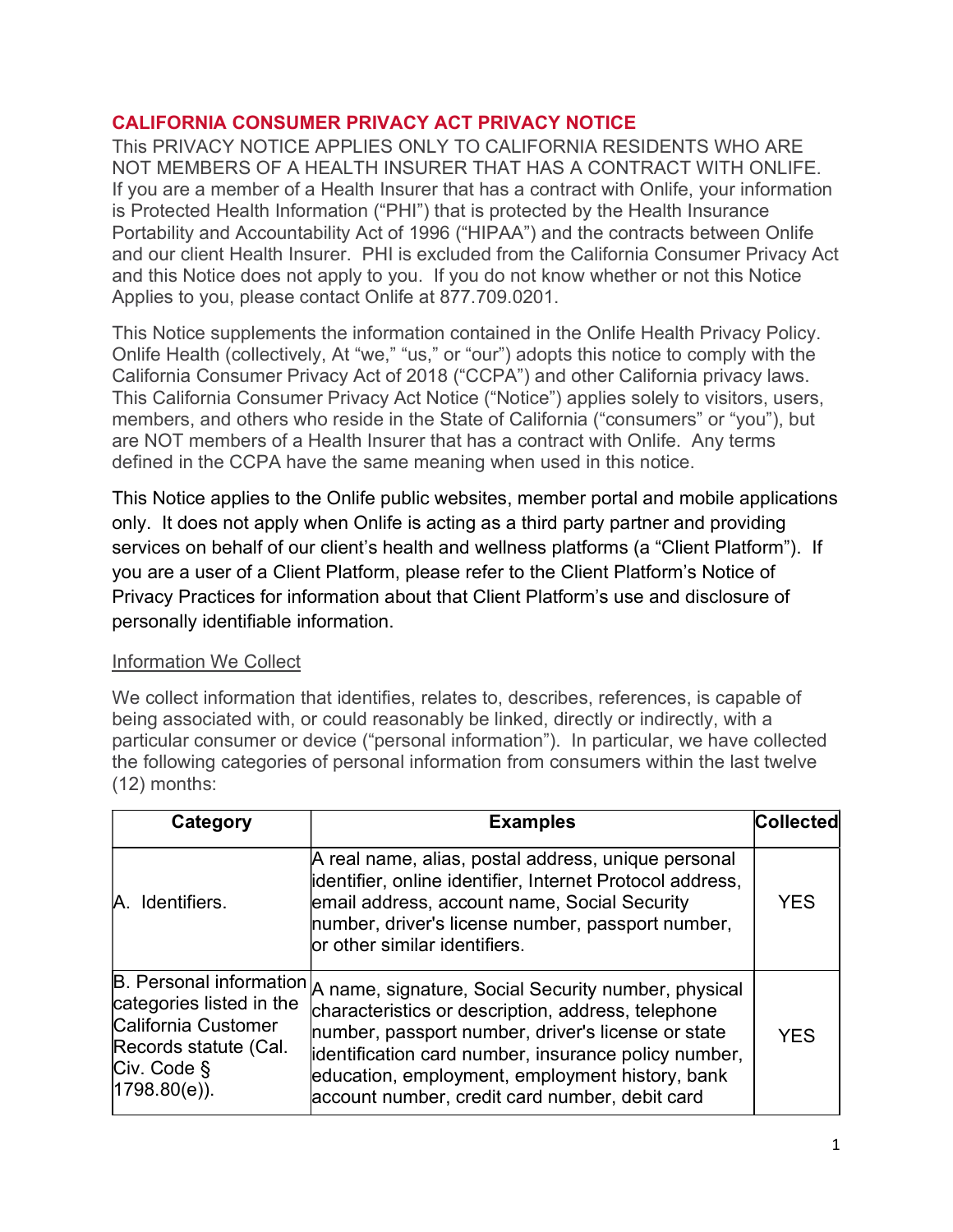|                                                                                                                                                         | number, or any other financial information, medical<br>information, or health insurance information. Some<br>personal information included in this category may<br>overlap with other categories.                                                                                                                                                                                                                         |            |
|---------------------------------------------------------------------------------------------------------------------------------------------------------|---------------------------------------------------------------------------------------------------------------------------------------------------------------------------------------------------------------------------------------------------------------------------------------------------------------------------------------------------------------------------------------------------------------------------|------------|
| C. Protected<br>classification<br>characteristics under<br>California or federal<br>llaw.                                                               | Age (40 years or older), race, color, ancestry,<br>national origin, citizenship, religion or creed, marital<br>status, medical condition, physical or mental<br>disability, sex (including gender, gender identity,<br>gender expression, pregnancy or childbirth and<br>related medical conditions), sexual orientation,<br>veteran or military status, genetic information<br>(including familial genetic information). | <b>YES</b> |
| D. Commercial<br>linformation.                                                                                                                          | Records of personal property, products or services<br>purchased, obtained, or considered, or other<br>purchasing or consuming histories or tendencies.                                                                                                                                                                                                                                                                    | <b>YES</b> |
| E. Biometric<br>information.                                                                                                                            | Genetic, physiological, behavioral, and biological<br>characteristics, or activity patterns used to extract a<br>template or other identifier or identifying information,<br>such as, fingerprints, face prints, and voiceprints, iris<br>or retina scans, keystroke, gait, or other physical<br>patterns, and sleep, health, or exercise data.                                                                           | <b>YES</b> |
| F. Internet or other<br>similar network activity.                                                                                                       | Browsing history, search history, information on a<br>consumer's interaction with a website, application, or<br>ladvertisement.                                                                                                                                                                                                                                                                                           | <b>YES</b> |
| G. Geolocation data.                                                                                                                                    | Physical location or movements.                                                                                                                                                                                                                                                                                                                                                                                           | <b>NO</b>  |
| H. Sensory data.                                                                                                                                        | Audio, electronic, visual, thermal, olfactory, or similar<br>linformation.                                                                                                                                                                                                                                                                                                                                                | <b>NO</b>  |
| II. Professional or<br>employment-related<br>information.                                                                                               | Current or past job history or performance<br>evaluations.                                                                                                                                                                                                                                                                                                                                                                | <b>YES</b> |
| J. Non-public<br>education information<br>(per the Family<br>Educational Rights and<br>Privacy Act (20 U.S.C.<br>Section 1232g, 34<br>C.F.R. Part 99)). | Education records directly related to a student<br>maintained by an educational institution or party<br>acting on its behalf, such as grades, transcripts,<br>class lists, student schedules, student identification<br>codes, student financial information, or student<br>disciplinary records.                                                                                                                         | <b>NO</b>  |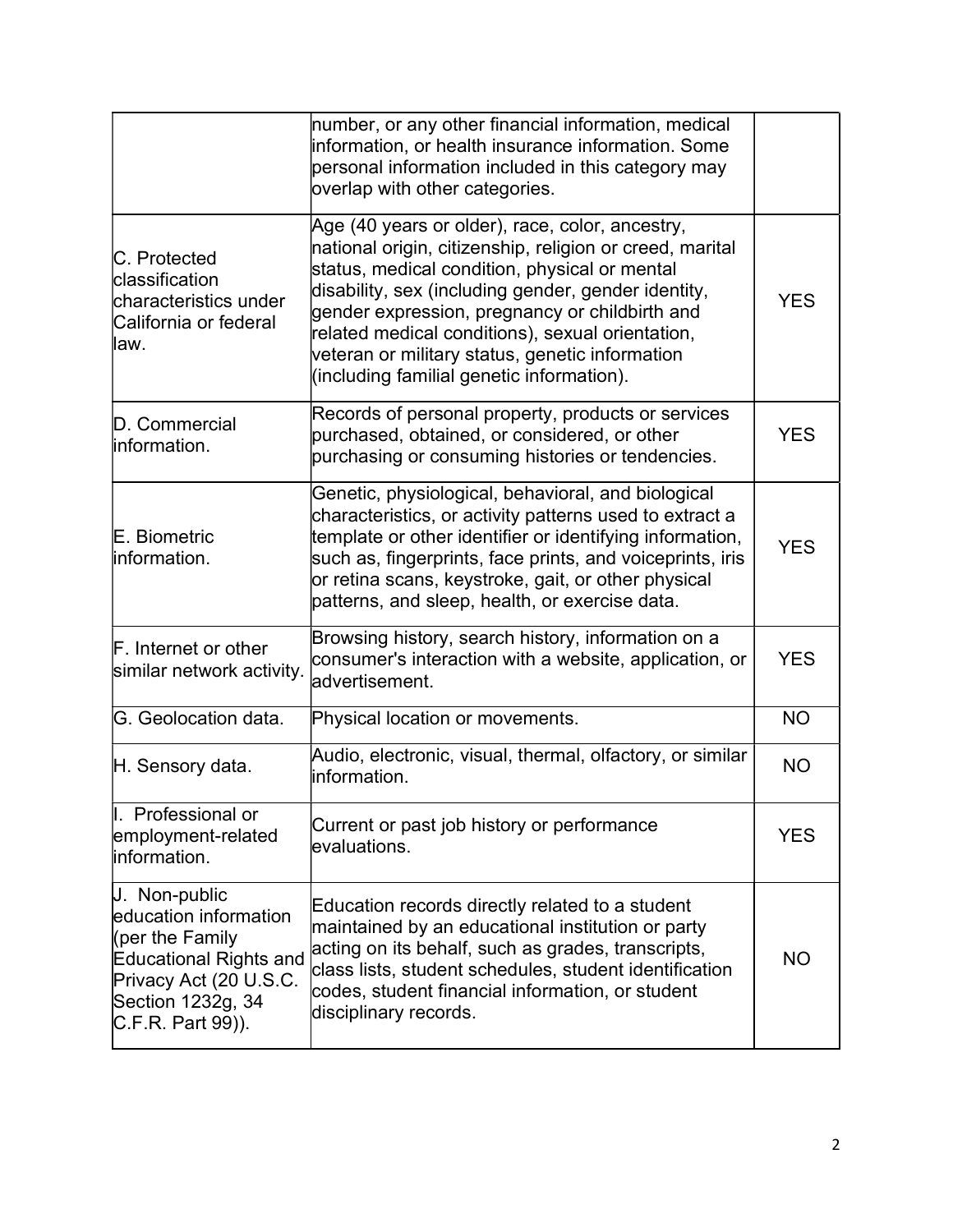| K. Inferences drawn<br>from other personal<br>linformation. | Profile reflecting a person's preferences,<br>characteristics, psychological trends, predispositions,<br>behavior, attitudes, intelligence, abilities, and<br>aptitudes. | <b>YES</b> |
|-------------------------------------------------------------|--------------------------------------------------------------------------------------------------------------------------------------------------------------------------|------------|
|-------------------------------------------------------------|--------------------------------------------------------------------------------------------------------------------------------------------------------------------------|------------|

Personal information does not include:

- Publicly available information from government records.
- De-identified or aggregated consumer information.
- Information excluded from the CCPA's scope, such as:
	- o health or medical information covered by the Health Insurance Portability and Accountability Act of 1996 (HIPAA) and the California Confidentiality of Medical Information Act (CMIA) or clinical trial data;
	- $\circ$  personal information covered by certain sector-specific privacy laws, including the Fair Credit Reporting Act (FRCA), the Gramm-Leach-Bliley Act (GLBA) or California Financial Information Privacy Act (FIPA), and the Driver's Privacy Protection Act of 1994.

We obtain the categories of personal information listed above from the following categories of sources:

- Directly from our clients or their agents. For example, from enrollment files and other documents that our clients provide to us related to the services for which they engage us.
- Indirectly from our clients or their agents. For example, through information we collect from our clients in the course of providing services to them.
- Directly and indirectly from activity on our Onlife Health, Inc website and services.. For example, from submissions through our website portal or website usage details collected automatically.
- From third-parties that interact with us in connection with the services we perform. For example, from fitness trackers where you have initiated a connection between your fitness tracking provider and you account with us.
- Verbal information with the Engagement Center representatives (health assessment)

### Use of Personal Information

We may use or disclose the personal information we collect for one or more of the following business purposes:

- To fulfill or meet the reason for which the information is provided. For example, if you provide us with personal information in order for us to provide health and wellness services through Onlife Health, Inc website and services we will use that information to provide such services to you.
- To provide you with information, products or services that you request from us.
- To provide you with email alerts, event registrations and other notices concerning our products or services, or events or news, that may be of interest to you.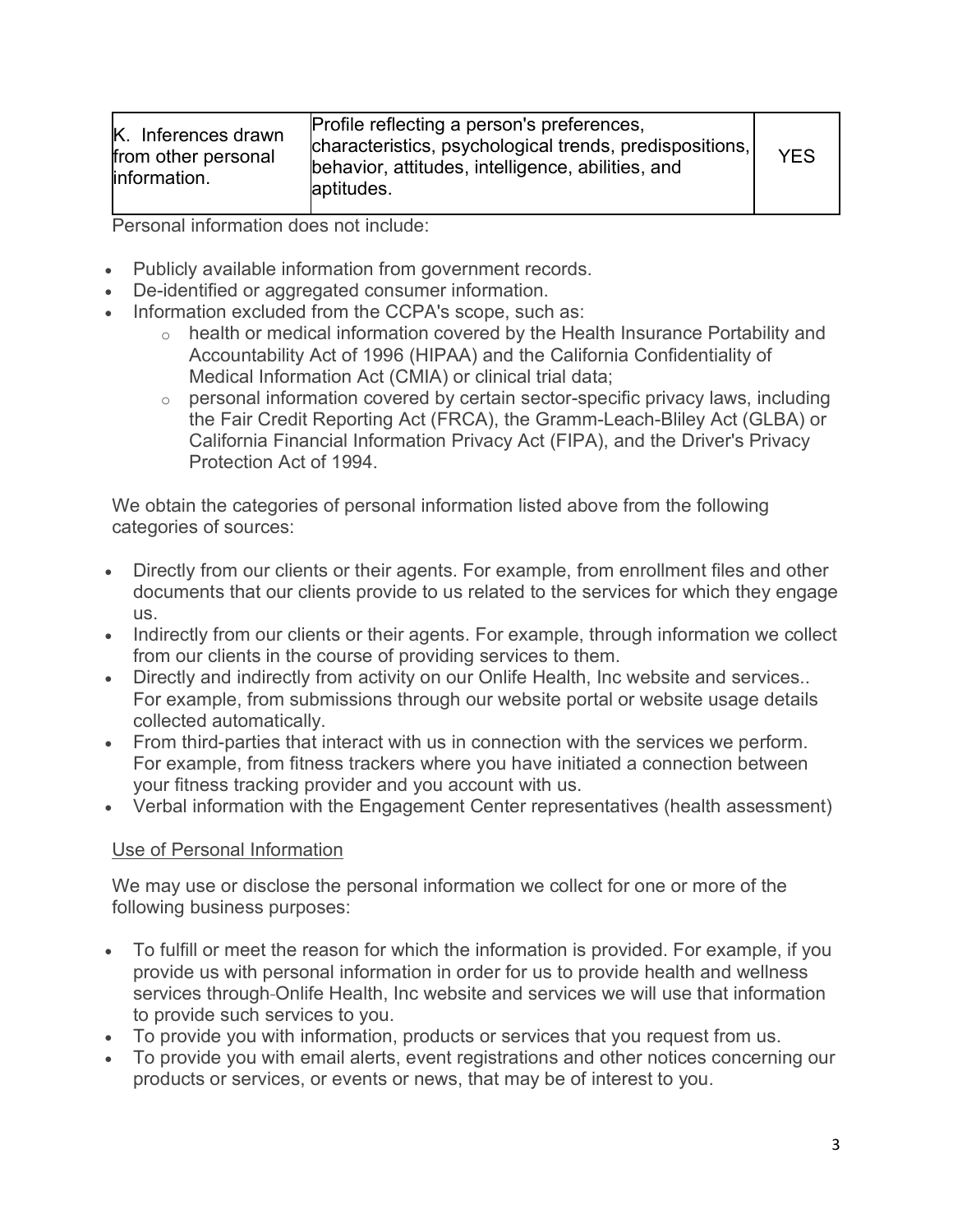- To carry out our obligations and enforce our rights arising from any contracts entered into between you and us, including for billing and collections.
- To improve our website and present its contents to you.
- For testing, research, analysis and product development.
- As necessary or appropriate to protect the rights, property or safety of us, our clients or others.
- To respond to law enforcement requests and as required by applicable law, court order, or governmental regulations.
- As described to you when collecting your personal information or as otherwise set forth in the CCPA.
- To evaluate or conduct a merger, divestiture, restructuring, reorganization, dissolution, or other sale or transfer of some or all of our assets, whether as a going concern or as part of bankruptcy, liquidation, or similar proceeding, in which personal information held by us is among the assets transferred.

We will not collect additional categories of personal information or use the personal information we collected for materially different, unrelated, or incompatible purposes without providing you notice.

# Sharing Personal Information

We may disclose your personal information to a third party for a business purpose. When we disclose personal information for a business purpose, we enter a contract that describes the purpose and requires the recipient to both keep that personal information confidential and not use it for any purpose except the purposes described herein.

In the preceding twelve (12) months, we have disclosed the following categories of personal information for a business purpose:

| Category A:<br>Category B:<br>Category C:<br>law. | Identifiers.<br>California Customer Records personal information categories.<br>Protected classification characteristics under California or federal |
|---------------------------------------------------|------------------------------------------------------------------------------------------------------------------------------------------------------|
| Category D:                                       | Commercial Information.                                                                                                                              |
| Category E:                                       | Biometric.                                                                                                                                           |
| Category F:<br>Category I:                        | Internet or other similar network activity.<br>Professional or employment-related information.                                                       |
| Category K.                                       | Inferences drawn from other personal information.                                                                                                    |

We may have shared personal information for the following business purposes:

| Category            | <b>Examples</b>                                                       |     |
|---------------------|-----------------------------------------------------------------------|-----|
| $\vert$ 1. Auditing | • Advertising analytics<br>• Auditing legal and regulatory compliance | YES |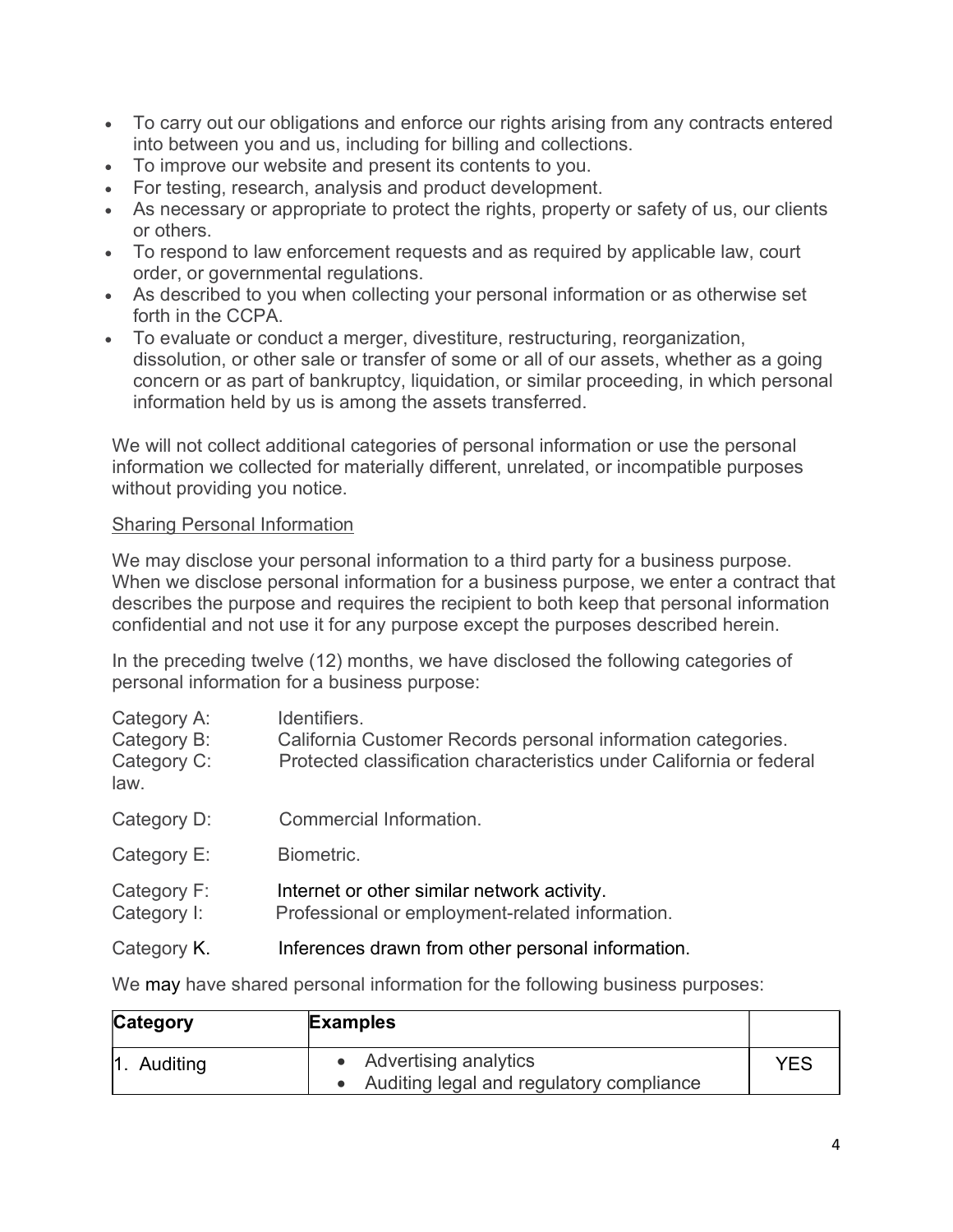| 2. Security                         | Detecting security breaches<br>Protecting against fraud and malicious activity<br>Taking action against wrongdoers (e.g.<br>hackers) | <b>NO</b>  |
|-------------------------------------|--------------------------------------------------------------------------------------------------------------------------------------|------------|
| 3. Debugging                        | Identifying and fixing technical errors                                                                                              | <b>NO</b>  |
| 4. Short-term uses                  | Contextual ad customization that does not<br>involve or contribute to profiling                                                      | <b>NO</b>  |
| 5. Performing Services              | <b>Account Maintenance</b><br><b>Customer Service</b><br>Processing transactions<br>Marketing                                        | <b>YES</b> |
| 6. Internal Research                | To develop or demonstrate technology                                                                                                 | <b>NO</b>  |
| 7. Testing or<br><i>improvement</i> | To verify or maintain the quality and safety of<br>our service<br>To improve our technology                                          | <b>YES</b> |

We disclose your personal information for a business purpose to the following categories of third parties:

- Our client health plans and employers.
- Our affiliates.
- Service providers.
- Third parties to whom you or your agents authorize us to disclose your personal information in connection with products or services we provide to you.

In the preceding twelve (12) months, we have not sold any personal information.

## Your Rights and Choices

The CCPA provides consumers (California residents) with specific rights regarding their personal information. This section describes your CCPA rights and explains how to exercise those rights.

### Access to Specific Information and Data Portability Rights

You have the right to request that we disclose certain information to you about our collection and use of your personal information over the past 12 months. Once we receive and confirm your verifiable consumer request, we will disclose to you:

- The categories of personal information we collected about you.
- The categories of sources for the personal information we collected about you.
- Our business or commercial purpose for collecting personal information.
- The categories of third parties with whom we share that personal information.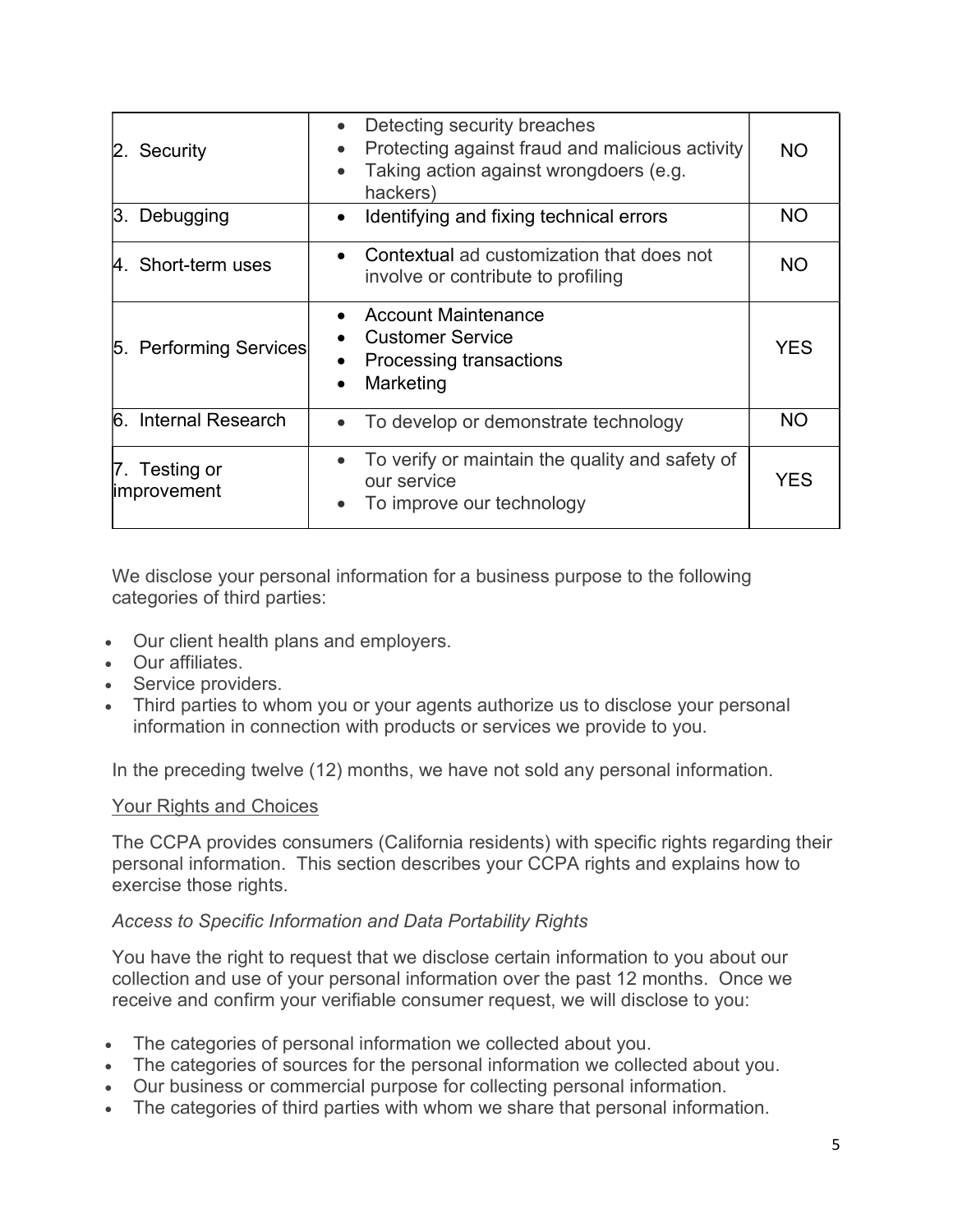- The specific pieces of personal information we collected about you (also called a data portability request).
- If we disclosed your personal information for a business purpose, two separate lists disclosing:
	- o The categories of personal information we collect about you.
	- $\circ$  The categories of information that we disclosed.
	- $\circ$  The categories of third parties to whom we disclosed the personal information.
	- $\circ$  The categories of personal information that we disclose about your for business purposes.

# Deletion Request Rights

You have the right to request that we delete any of your personal information that we collected from you and retained, subject to certain exceptions. Once we receive and confirm your verifiable consumer request, we will delete (and direct our service providers to delete) your personal information from our records, unless an exception applies.

We may deny your deletion request if retaining the information is necessary for us or our service providers to:

- 1. Complete the transaction for which we collected the personal information, provide a good or service that you requested, take actions reasonably anticipated within the context of our ongoing business relationship with you, or otherwise perform our contract with you.
- 2. Detect security incidents, protect against malicious, deceptive, fraudulent, or illegal activity, or prosecute those responsible for such activities.
- 3. Debug products to identify and repair errors that impair existing intended functionality.
- 4. Exercise free speech, ensure the right of another consumer to exercise their free speech rights, or exercise another right provided for by law.
- 5. Comply with the California Electronic Communications Privacy Act (Cal. Penal Code § 1546 seq.).
- 6. Engage in public or peer-reviewed scientific, historical, or statistical research in the public interest that adheres to all other applicable ethics and privacy laws, when the information's deletion may likely render impossible or seriously impair the research's achievement, if you previously provided informed consent.
- 7. Enable solely internal uses that are reasonably aligned with consumer expectations based on your relationship with us.
- 8. Comply with a legal obligation.
- 9. Make other internal and lawful uses of that information that are compatible with the context in which you provided it.

# Exercising Access, Data Portability, and Deletion Rights

To exercise the access, data portability, and deletion rights described above, please submit a verifiable consumer request to us by either: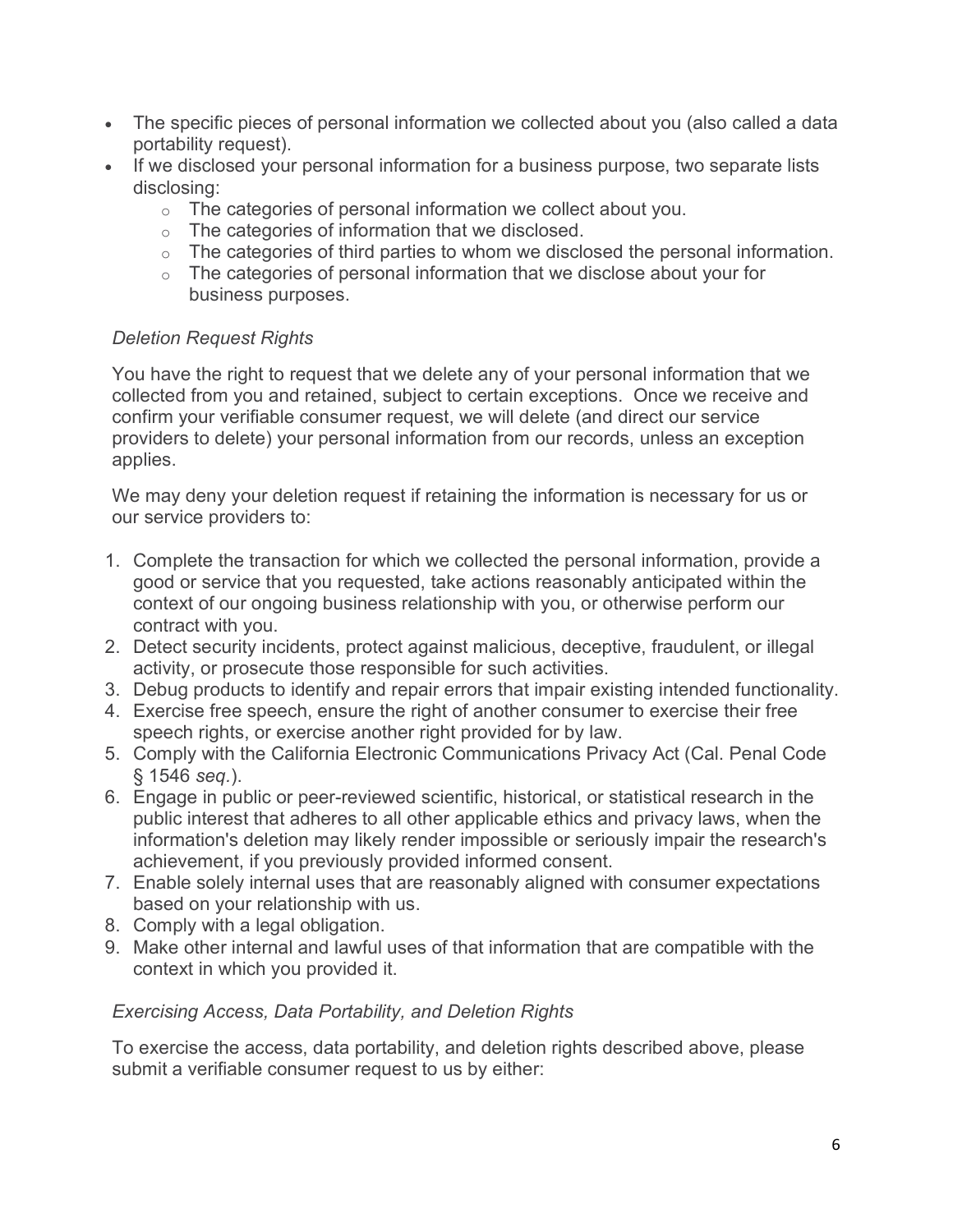- Calling us at 877.709.0201
- Visiting www.onlifehealth.com
- Email: support@onlifehealth.com
- By letter: Postal Address: 9020 Overlook Blvd, Suite 300 Brentwood, TN 37027

Only you or a person registered with the California Secretary of State that you authorize to act on your behalf, may make a verifiable consumer request related to your personal information. You may also make a verifiable consumer request on behalf of your minor child.

You may only make a verifiable consumer request for access or data portability twice within a 12-month period. The verifiable consumer request must:

- Provide sufficient information that allows us to reasonably verify you are the person about whom we collected personal information or an authorized representative. An authorized representative request form can be found here.
- Describe your request with sufficient detail that allows us to properly understand, evaluate, and respond to it.

We cannot respond to your request or provide you with personal information if we cannot verify your identity or authority to make the request and confirm the personal information relates to you. Making a verifiable consumer request does not require you to create an account with us. We will only use personal information provided in a verifiable consumer request to verify the requestor's identity or authority to make the request.

### Response Timing and Format

We endeavor to respond to a verifiable consumer request within 45 days of its receipt. If we require more time (up to 90 days), we will inform you of the reason and extension period in writing. If you have an account with us, we will deliver our written response to that account. If you do not have an account with us, we will deliver our written response by mail or electronically, at your option. Any disclosures we provide will only cover the 12-month period preceding the verifiable consumer request's receipt. The response we provide will also explain the reasons we cannot comply with a request, if applicable. For data portability requests, we will select a format to provide your personal information that is readily useable and should allow you to transmit the information from one entity to another entity without hindrance.

We do not charge a fee to process or respond to your verifiable consumer request unless it is excessive, repetitive, or manifestly unfounded. If we determine that the request warrants a fee, we will tell you why we made that decision and provide you with a cost estimate before completing your request.

### Non-Discrimination